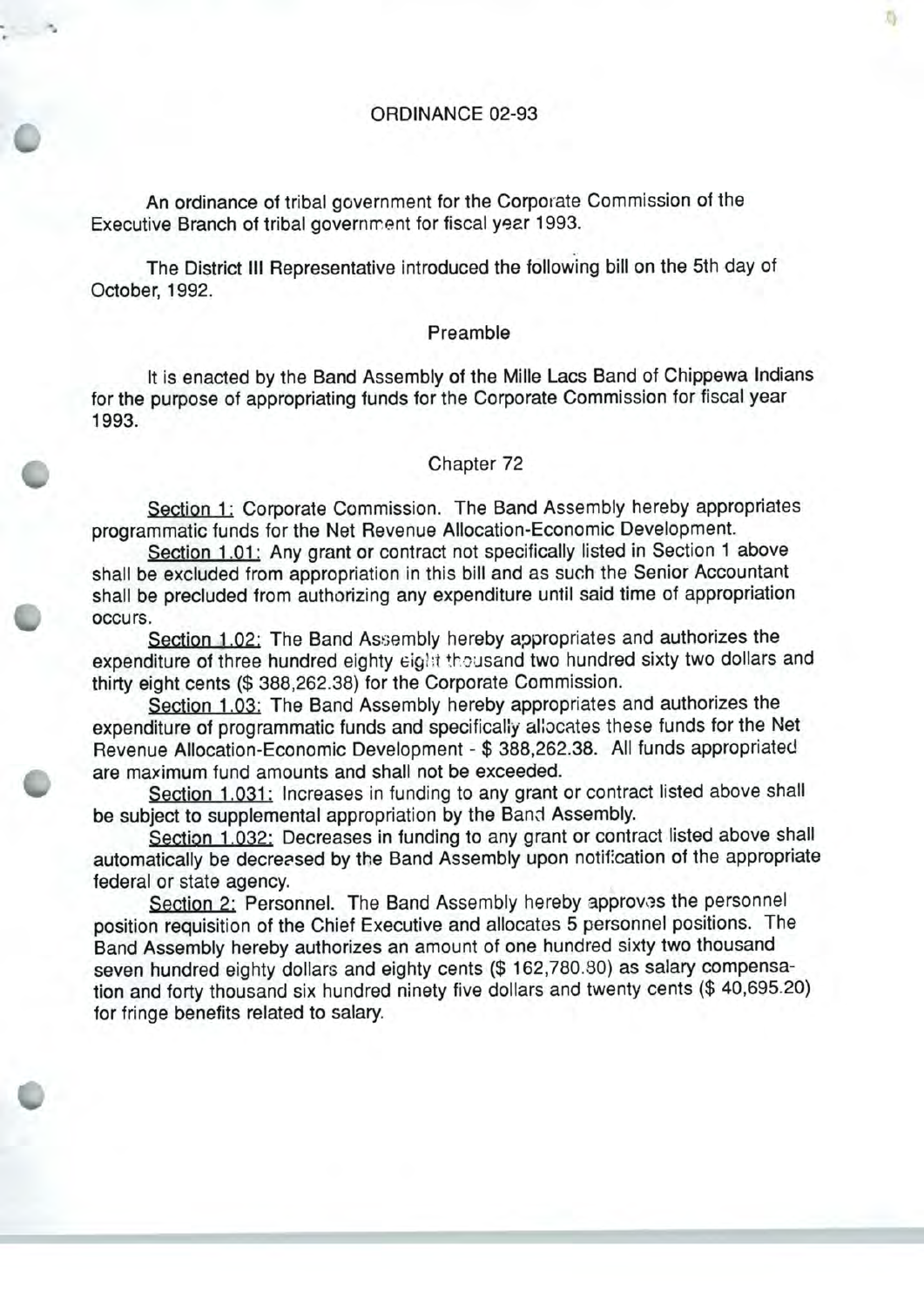Section 3: Travel. The Band Assembly hereby authorizes fifty eight thousand nine hundred fifty six dollars and no cents (\$ 58, 956. 00) for travel and per diem expenses for the Corporate Commission.

Section 4: Equipment. The Band Assembly hereby authorizes five thousand eight hundred dollars and no cents (\$ 5, 800. 00) for equipment expenses under the Corporate Commission.

Section 5: Supplies. The Band Assembly hereby authorizes four thousand four hundred fifty dollars and no cents (\$4,450.00) for supply expenses under the Corporate Commission.

Section 6: Contractual. The Band Assembly hereby authorizes thirty five thousand five hundred dollars and no cents (\$ 35, 500. 00) for contractual expenses of the Corporate Commission.

Section 7: Photocopies. The Band Assembly hereby authorizes three thousand dollars and no cents (\$3,000.00) for photocopy expenses of the Corporate Commission.

Section 8: Postage. The Band Assembly hereby authorizes nine hundred dollars and no cents (\$ 900. 00) for postage expenses of the Corporate Commission.

Section 9: Telephone. The Band Assembly hereby authorizes six thousand dollars and no cents (\$6,000.00) for telephone expenses of the Corporate Commission.

Section 10: Office Rental. The Band Assembly hereby authorizes three thousand dollars and no cents (\$ 3, 000. 00) for office rental expenses of the Corporate Commission.

Section 11: Meeting Expenses. The Band Assembly hereby authorizes six hundred dollars and no cents (\$ 600. 00) for meeting expenses of the Corporate Commission.

Section 12: Audit. The Band Assembly hereby authorizes three thousand two hundred dollars and ninety eight cents (\$ 3,200.98) for audit expenses of the Corporate Commission.

Section 13: Indirect Cost. The Band Assembly hereby authorizes sixty three thousand three hundred seventy nine dollars and forty cents (\$ 63, 379. 40) for indirect costs under the Corporate Commission.

Section 14: Fund Transfer. The Band Assembly hereby authorizes the Corporate Commission to transfer 10% of funds if the program is under one hundred thousand dollars and transfer 5% of funds if the program is one hundred thousand dollars or over.